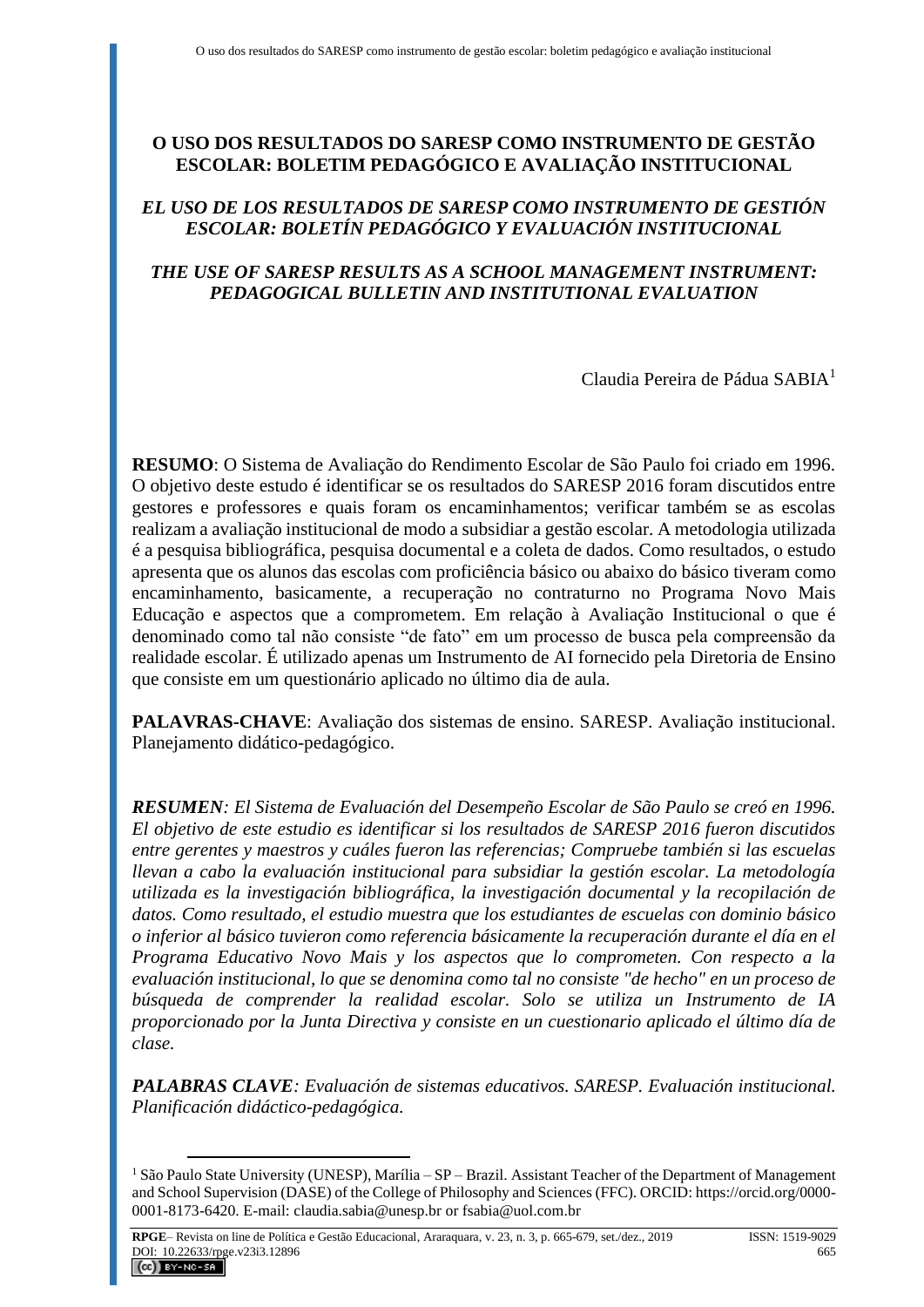*ABSTRACT: The São Paulo School Performance Assessment System was created in 1996. The aim of this study is to identify if the results of SARESP (Portuguese initials) 2016 were discussed between managers and teachers and what were the referrals; also check if the schools carry out the institutional evaluation in order to subsidize the school management. The methodology used is bibliographic research, documentary research and data collection. As a result, the study shows that students from schools with basic or below basic proficiency had as a referral, basically, the recovery during the other shift in the Novo Mais Educação Program and aspects that compromise it. Regarding Institutional Evaluation, what is termed as such does not consist "in fact" in a process of seeking to understand the school reality. Only one AI Instrument provided by the Board of Directors is used and consists of a questionnaire applied on the last day of class.*

*KEYWORDS: Evaluation of education systems. SARESP. Institutional evaluation. Didacticpedagogical planning.*

#### **Introduction**

It should be noted that the focus of this work is the SARESP, that is, an evaluation of the state system of São Paulo, which in 2017 completed its twentieth edition. We consider that the large-scale evaluation has come a long way in Brazil and since the 1990s, national, state and, in the last years, municipal evaluations have been systematically implemented.

According to Bauer *et al.* (2015, p. 328) the expansion of large-scale evaluation initiatives implemented by the federal or state governments was intensified after the creation, in 2007, of the Basic Education Development Index – IDEB (Portuguese initials) by the National Institute for Studies and Educational Research Anísio Teixeira – INEP (Portuguese initials).

In a recent study, the aforementioned author reports that at the state level, of the 27 Brazilian states, twenty already have their own evaluation systems and 1573 municipalities already have their evaluation systems, most of them created from 2005. The study also presents evidence the consolidation of large-scale evaluation as a tool for educational management of municipalities (BAUER *et al.,* 2017, p. 5).

The use of large-scale evaluation as a management tool for municipalities and states was adopted in Brazil a few decades later than in other countries around the world. Particularly in the United States, the accountability process started from the Coleman Report in 1966.

According to Ravitch (2002) "interest in accountability can be attributed to the 1966 historical report, Equality of Educational Opportunity, known as the Coleman Report after its lead author, sociologist James Coleman" (RAVITCH, 2002, p. 14).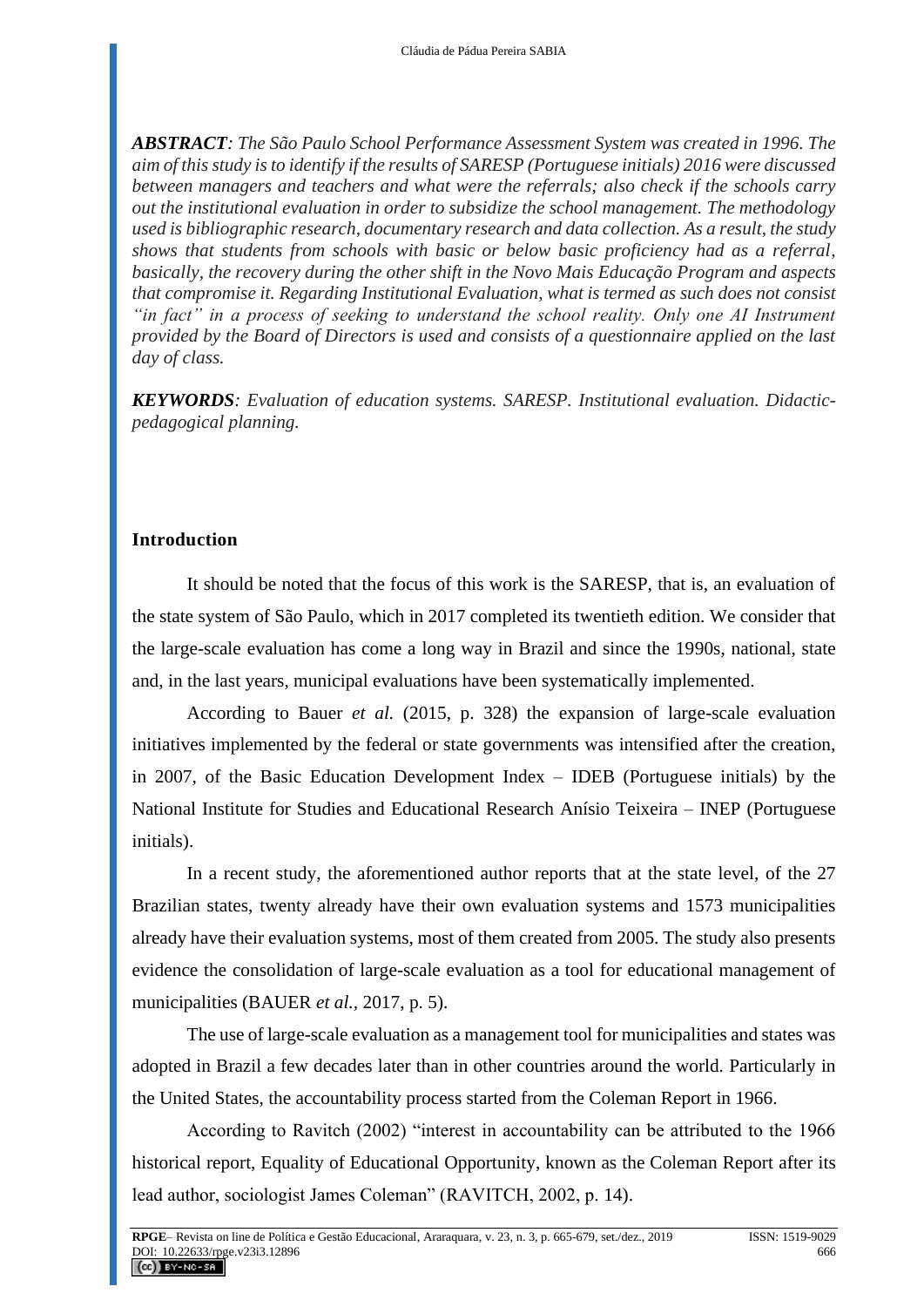The author points out that the study was significant for many reasons, one of which was the shift in the research focus from input to outcome, which resulted from the authors' decision to examine how school resources affected their achievement. Prior to the Coleman report, education reform in the United States focused solely on the issue of resources, assuming more generous provisions for teacher salaries, facilities, textbooks, and supplies would "fix" the nation's schools. Following the release of the Coleman report, reformers moved forward on a wide range of proposals, many of which sought changes in performance rather than (or beyond) resource increases. The shift of focus from inputs (resources) to results has been facilitated by increased availability of test results.

We also highlight that the authors Evers and Walberg (2002) who, in this work, present a set of contributions on the issue of accountability, by authors who specialize in education studies from the perspectives of social and behavioral sciences: history, economics, political science and psychology.

Following this brief synthesis of accountability in the United States, we resumed accountability initiatives in Brazil. According to Brooke and Cunha (2015),

> The Articulated Action Plan - PAR implemented by MEC in 2007, contemplating, originally, priority municipalities due to the IDEB achieved in 2005, can be classified here as a federal resource allocation policy based on the results of the external evaluation. With the extension of the plan to all municipalities, the policy has acquired connotations of accountability (BROOKE; CUNHA, 2015, p. 459).<sup>2</sup>

Accountability is a policy of "taking responsibility" that has consequences for school agents. We can cite as examples of educational accountability policies: the teaching bonus due to the achievement of goals; the awarding of students or schools - with outstanding positive performance in large scale assessments and; sanctions and interventions in schools - which have not met their targets.

We also highlight the contribution of Brooke and Cunha (2011), that the

[...] accountability in the educational context means, above all, the association between learning outcomes and consequences for the educational district, school, teachers or students. The degree of pressure that the educational authority wishes to apply to the induction process can be calibrated according to the type or seriousness of the consequences. In this context, it is common to label the highest pressure/induction levels as high-stakes and the lowest

 $2$  O Plano de Ações Articuladas – PAR implantado pelo MEC em 2007 e que contemplava, originalmente, os municípios considerados prioritários em função do IDEB alcançado em 2005, pode ser classificado aqui como uma política de alocação de recursos federais com base nos resultados da avaliação externa. Com a extensão do plano para todos os municípios, a política adquiriu conotações de accountability (BROOKE; CUNHA, 2015, p. 459).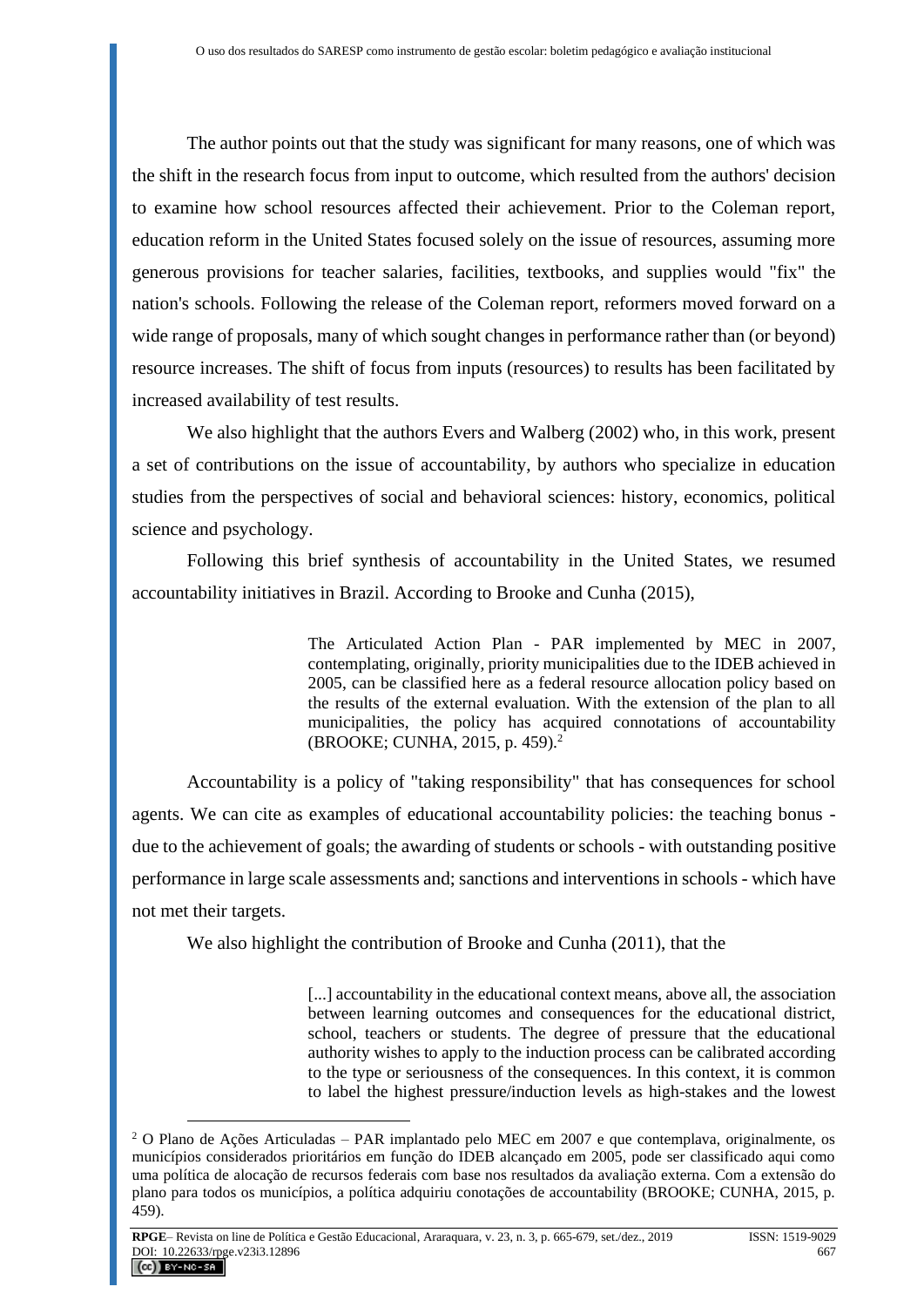levels as low-stakes, using the English word stakes, which means "the value a gambler puts into play" (BROOKE; CUNHA, 2011, p. 22).<sup>3</sup>

The authors also highlight that in some states, such as Ceará, Pernambuco and Amazonas, awards were created for schools with better results in state and, such as in the city of Rio de Janeiro in 2010, municipalities as well had those awards (BROKE; CUNHA, 2015). In addition to the awards, bonuses have been created, in various states, for teachers in schools that have met the established goals. The study by Capocchi (2017) presents a table with types of teacher bonus in Brazil by federation units. In the state of São Paulo, the Bonus for Results (BR) was implemented in 2008, based on the fulfillment of SARESP goals (SÃO PAULO, 2008).

After these initial considerations, we present that the objective of this study is to identify if the results of SARESP 2016, from the 9th grade of elementary school, were discussed between managers and teachers of the selected schools and what were the referrals; also check whether schools carry out institutional evaluation. The research was developed in a qualitative approach. The methodology used is bibliographic research, documentary research (Pedagogical Bulletin, Minutes of meetings, Institutional Evaluation Instrument) and data collection (semistructured interviews with managers and teachers).

To develop this study, we chose to start by addressing the creation of SARESP and its phases. Following, we present the results available in the SARESP 2016 Pedagogical Bulletin and the referral identified in the schools surveyed. We also discuss how the institutional assessment is performed.

### **SARESP's creation context and its phases**

The creation of SARESP was an initiative of São Paulo's educational policy in the Secretary of Education term of Teresa Roserley Neubauer da Silva, in the Mário Covas government. Bauer (2006) explains to us the context in which SARESP was inserted:

> The São Paulo State School Performance Assessment System (SARESP) is organized, in 1996, as an initiative, inserted in a bolder political project of the network managers, of revision and modification of the São Paulo public

<sup>3</sup> [...] *accountability* no contexto educacional significa acima de tudo a associação entre resultados de aprendizagem e consequências para o distrito educacional, a escola, os professores ou os alunos. O grau de pressão que a autoridade educacional deseja aplicar ao processo de indução pode ser calibrado de acordo com o tipo ou a seriedade das consequências. Nesse contexto, é comum rotular os níveis de pressão/indução mais altos de *highstakes* e os mais baixos de *low-stakes*, usando a palavra inglesa *stakes*, que significa "o valor colocado em jogo pelo apostador" (BROOKE; CUNHA, 2011, p. 22).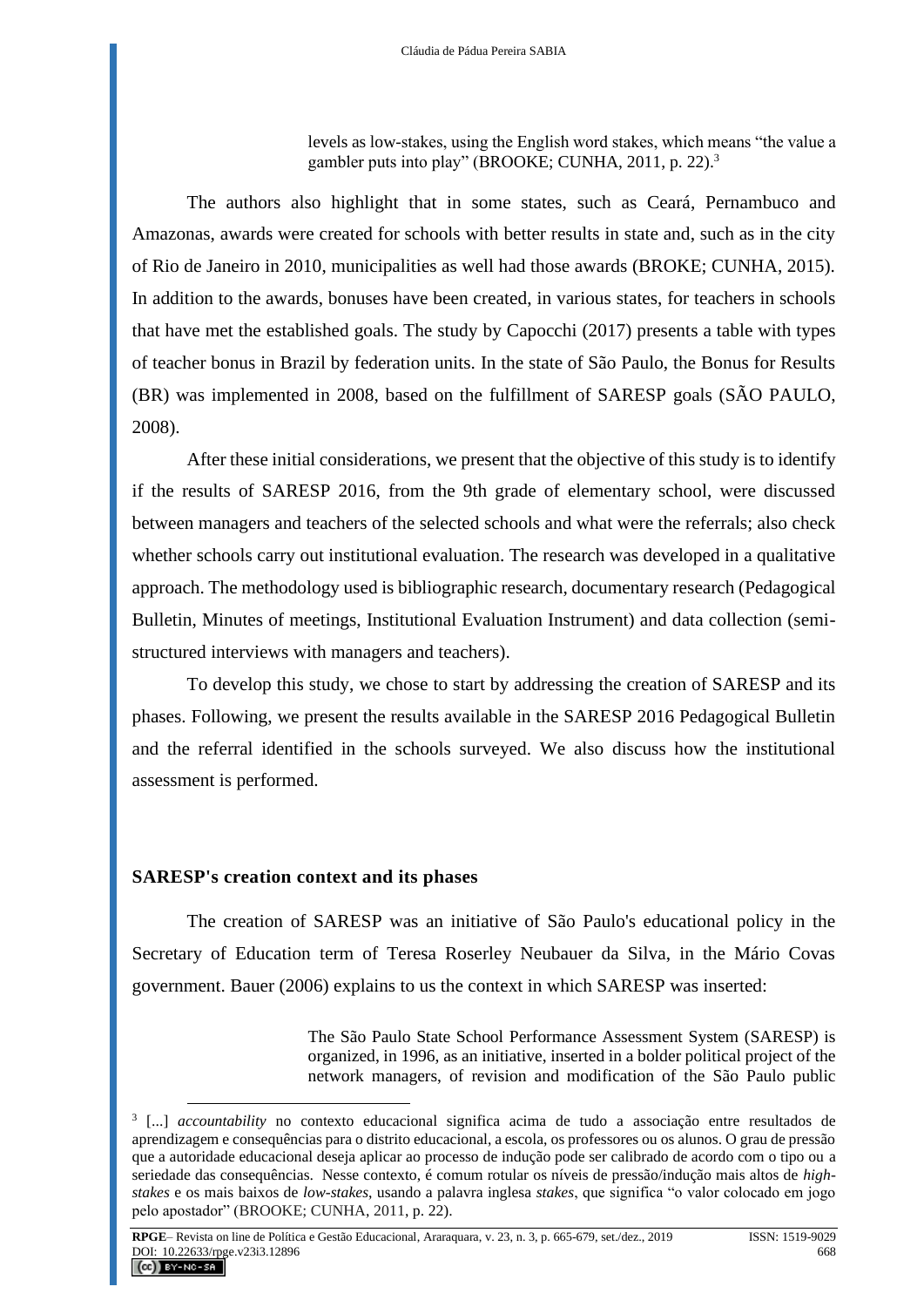education system announced through the document "Educational Guidelines for the State of São Paulo" from January 1995 to December 31, 1998 and published through SE Notice, 03/22/1995 (BAUER, 2006, p. 76).<sup>4</sup>

The author adds that this Communication from the Secretariat of Education informs that the state system needed urgent reforms because the services offered were not of quality and the management did not occur efficiently. Given the context presented, the SARESP creation would be one of the intervention strategies for facing the listed problems. SE Resolution nº 27 of March 29, 1996, defines its objective:

> - Subsidize the Secretariat of Education in decision-making on educational policy;

> - Verify the performance of students of Basic Education to provide information to all instances of the education system that support the training of human resources of the teaching profession; the reorientation of the pedagogical proposal of the schools, in order to improve it, the feasibility of the articulation of the evaluation results with the school planning, qualification and establishment of goals for the project of each school (SÃO PAULO,  $1996$ )<sup>5</sup>

From what we can grasp, the intended objective was to serve as a reference for the elaboration of SEE (São Paulo State Secretariat of Education) policies and to subsidize the pedagogical work in schools.

SARESP has been conducted annually since 1996, except in 1999 and 2006, and has been modified almost every year. State schools are compulsorily evaluated, and by adhesion, private and municipal schools (with the exception of 2001 and 2002, when only state schools were evaluated).

In addition to the tests, contextualization questionnaires are also applied, with students and their families, teachers and management team. The analysis allows the grouping of the data obtained by class, then by school, later by city, municipality, regional and totaled boards for the system, that is, for the State and correlate them with student performance.

The 2006 edition was canceled by the newly sworn secretary Maria Lúcia Marcondes Vasconcelos who replaced Gabriel Chalita in charge of the São Paulo State Secretariat of

<sup>4</sup> O Sistema de Avaliação do Rendimento Escolar do Estado de São Paulo (SARESP) é organizado, em 1996, como uma iniciativa inserida em um projeto político mais ousado dos gestores de rede, de revisão e modificação do sistema educacional público paulista, anunciado através do documento "Diretrizes Educacionais para o Estado de São Paulo" no período de janeiro de 1995 a 31 de dezembro de 1998 e divulgado através do Comunicado SE, de 22/03/1995 (BAUER, 2006, p. 76).

<sup>5</sup> - Subsidiar a Secretaria de Educação na tomada de decisão quanto à política educacional;

<sup>-</sup> Verificar o desempenho dos alunos da Educação Básica para fornecer informações a todas as instâncias do sistema de ensino que subsidiem a capacitação dos recursos humanos do magistério; a reorientação da proposta pedagógica das escolas, de modo a aprimorá-la, a viabilização da articulação dos resultados da avaliação com o planejamento escolar, capacitação e estabelecimento de metas para o projeto de cada escola (SÃO PAULO, 1996).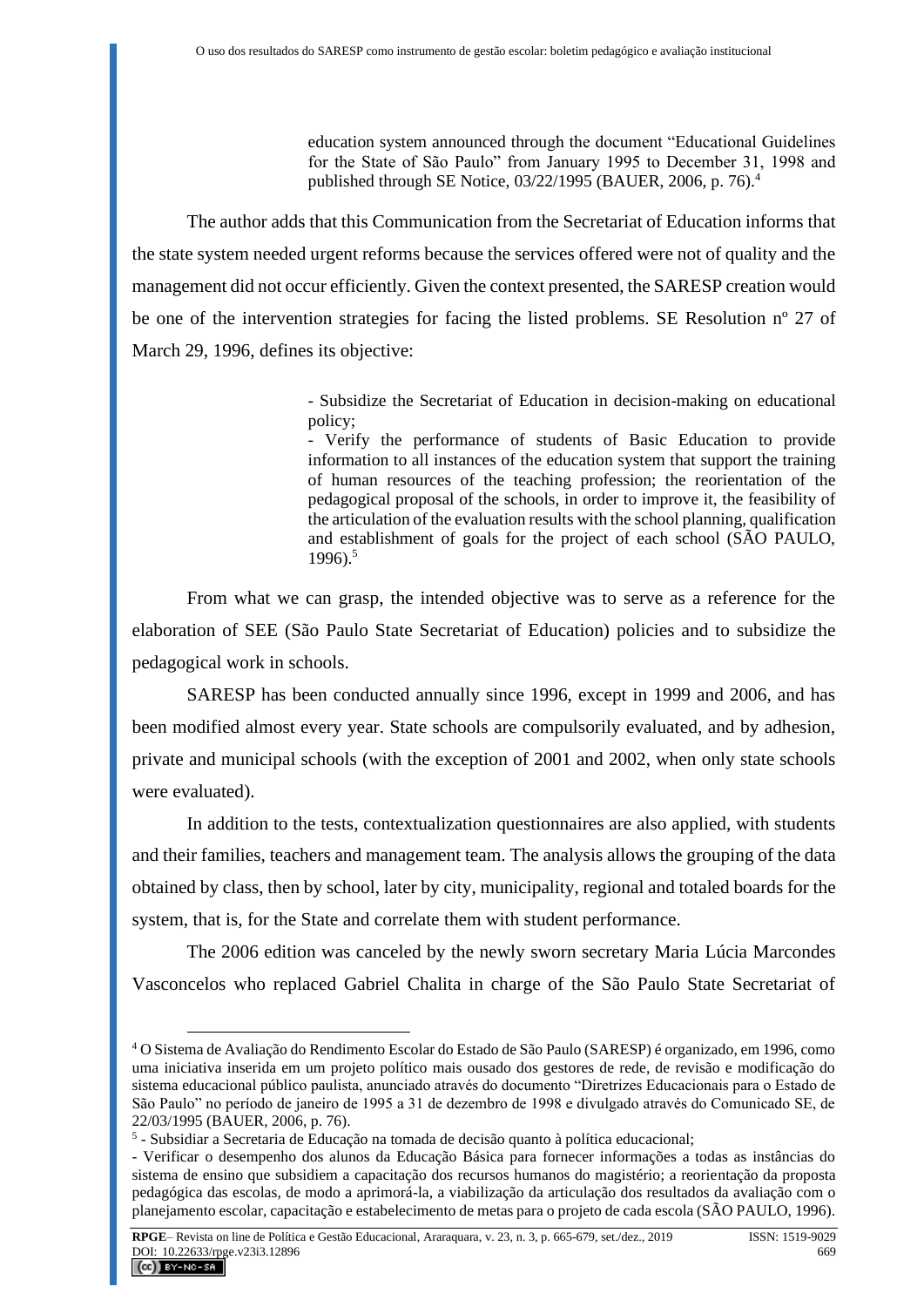Education - SEE/SP. The secretary claimed the need to analyze the results and review the way the evaluation was being developed.

In 2007, the creation of the IDESP (Portuguese initials) - São Paulo State Education Development Index was also announced.

It is also worth mentioning that in this year (2008), the results of SARESP are linked to teacher bonuses and the achievement of IDESP goals, as previously announced (Bonus for Results).

SE Resolution 41/2011, established the procedures for the realization of SARESP this year. The subjects evaluated were Portuguese Language, Mathematics, History, Geography and Writing (SÃO PAULO, 2011a).

It is also worth noting, that in 2011, Resolution No. 73/2011 instituted the "Saresp 2011" Award, which is intended for graduating students of regular high school, with the aim of encouraging greater participation and involvement of these students in Saresp assessments. The prize was 12,000 notebooks (Art. 4) (SÃO PAULO, 2011b).

In 2014, the same format was maintained, that is, the same classes evaluated, changing only the subjects of Human Sciences to Sciences (Elementary School) and Nature Sciences (Biology, Physics and Chemistry) in High School (SÃO PAULO, 2014).

In the following year, SARESP evaluated only the Portuguese Language and Mathematics subjects. We also emphasize that SARESP was census-based, covering all regular school students from all shifts in the classes/years/grades of the schools involved (3rd, 5th, 7th/6th, 9th/8th grade of Elementary School and 3rd grade of High School), except for students of the 7th grade of the elementary school of the education network of the Secretariat of Education, for which the application was by sampling (SÃO PAULO, 2015).

In 2016 and 2017, SARESP was applied to the same students and subjects of 2015. However, contextual questionnaires directed at students, teachers and schools were no longer applied, as stated in the 2017 SARESP Report, compromising the contextualization of the data measured by the applied tests.

After this brief retrospective history, we highlight the position of Calderón and Oliveira Junior (2012) who argue for the existence of three moments of SARESP in its ascending course as the main evaluation policy on a large scale. For the authors, the first period occurred between 1996 and 2002, the second period between 2003 and 2007, and the last one from 2008 (which considers until 2012).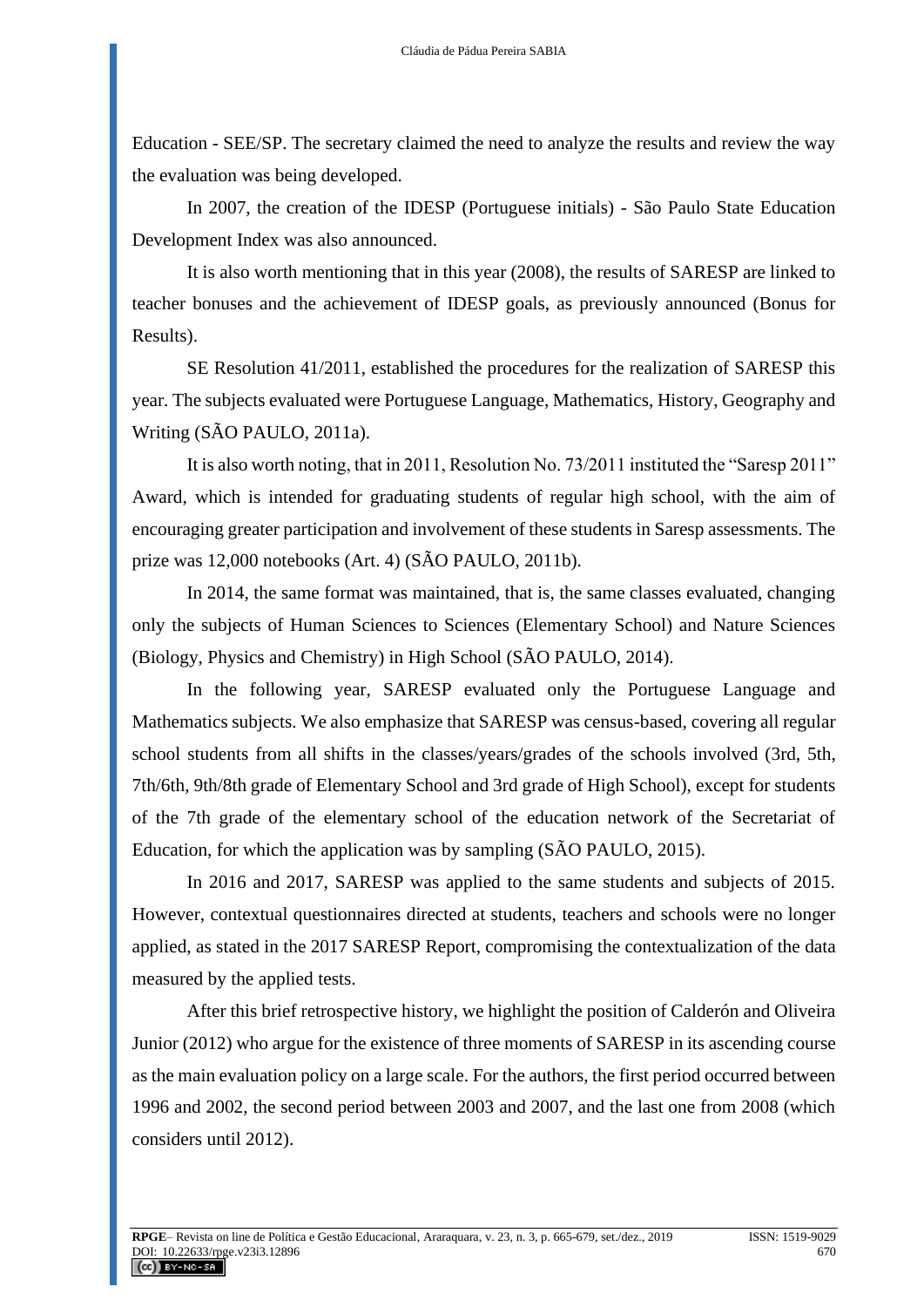The first refers to their identity formation in the context of the pioneering of large-scale evaluations in Brazil. The second is characterized by managerial instability, with emphasis on changes in command at both the Secretariat of Education and the São Paulo Government. The third is characterized by stability in a context of managerial hyperpragmatism (CALDERÓN; OLIVEIRA JÚNIOR, 2012, p. 1).<sup>6</sup>

The last period was marked by the restructuring process of SARESP under the management of Maria Helena Guimarães Castro from 2008. Actions such as the creation of IDESP, SARESP Reference Matrices, the School Quality Program (PQE, Portuguese initials), among others, which pointed to the growing appreciation of results, particularly in the management of Governor Serra (2007-2010).

In our analysis, the growing appreciation of the results remains in Governor Alckmin's two consecutive administrations, confirming the stability of SARESP as a policy of large-scale evaluation in São Paulo, noting that in 2017, the twentieth edition of SARESP was applied. According to the SARESP 2017 Executive Summary, this edition involved 6294 schools and the publication of the "SARESP 2017 in Review" was organized.

In the following topic, we look at the 2016 SARESP results, made available in the 2016 Pedagogical Bulletin, and the data collection in four state public schools in 2017. The search for results to support educational management and reflection for Pedagogical improvement has been pursued for several years. Since its inception, SARESP has aimed to reorient the pedagogical proposal of schools in order to improve it, that is, the viability of the articulation of assessment results with school planning.

Brooke and Cunha (2015) discuss the need for reflection on the results of system evaluation by the school collective. The authors present that the Secretariats of Education try to fill this gap by issuing informative materials that attempt to make a diagnosis of students' learning level. They also highlight two materials: Pedagogical Bulletins and Reports. They also report that, even with the evolution of the quality of the Pedagogical Bulletins and in some cases, the creation of a specific day for the collective study of the feedback material returned by the school, "the dissemination of the results does not automatically result in its appropriation by the teachers" (BROOKE; CUNHA, 2015, p. 360).

Given this context, we emphasize the need for large-scale evaluations to have meaning for teachers, and therefore we question: were the results of SARESP 2016 from the 9th grade

<sup>6</sup> O primeiro se refere a sua formação identitária no contexto do pioneirismo das avaliações em larga escala no Brasil. O segundo caracteriza-se pela instabilidade gerencial, com destaque para as trocas no comando tanto na Secretaria de Educação como no Governo paulista. O terceiro caracteriza-se pela estabilidade num contexto de hiperpragmatismo gerencial (CALDERÓN; OLIVEIRA JÚNIOR, 2012, p. 1).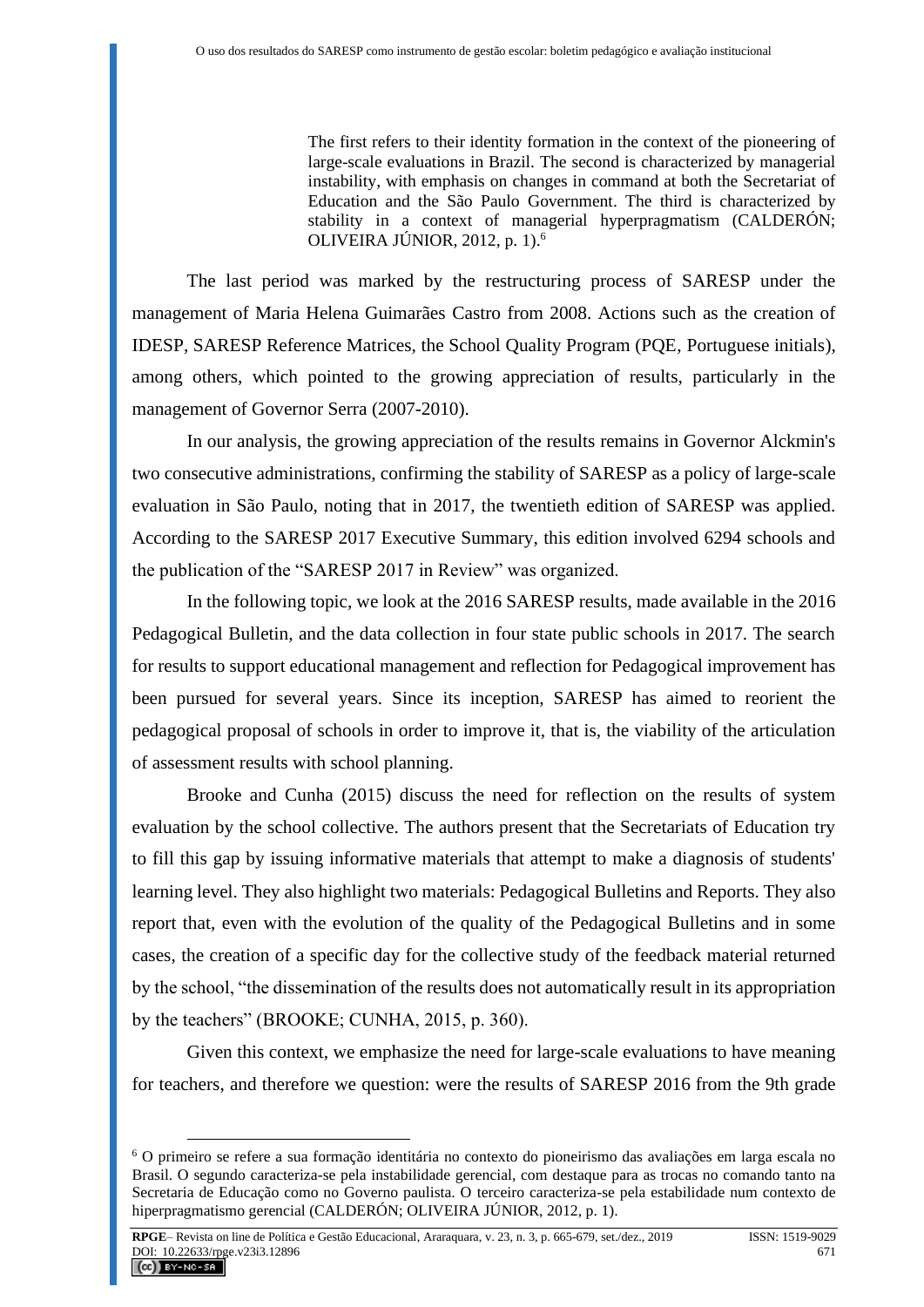of elementary schools surveyed discussed between managers and teachers? What were the referrals? Do the surveyed schools conduct institutional evaluation?

#### **The researched schools: between the planned and the accomplished**

In this topic we present the results of the 2016 SARESP, from the final years of elementary school, provided by the SARESP 2016 Pedagogical Bulletin, and the referral obtained from data collection from four state schools from the western portion of the state. We also investigated whether the units surveyed perform the institutional assessment.

The baseline document, the Pedagogical Report, presents the SARESP proficiency scale at four levels of proficiency - below basic, basic, appropriate and advanced.

The below-basic level is rated as insufficient and indicates that students have insufficient mastery of content, skills and abilities desirable for the grade/year. The basic level is rated as sufficient and indicates that students demonstrate minimal mastery of content, skills and abilities, but still have the necessary structures to interact with the curriculum proposal in the subsequent grade/year. The appropriate level is rated as sufficient and indicates that students demonstrate full mastery of the content, skills and abilities desired for the school year/grade they are in. The advanced level is classified as advanced and indicates that students demonstrate knowledge and mastery of content, skills and abilities above that required for the grade/year in which they are. We present the classifications in Table 1, because according to the level of proficiency, the Pedagogical Bulletin will guide the measure to be taken as a pedagogical referral.

| Below-basic  | <b>Intensive Recuperation</b>  |  |
|--------------|--------------------------------|--|
| <b>Basic</b> | <b>Continuing Recuperation</b> |  |
| Appropriate  | Deepening                      |  |
| Advanced     | Challenge                      |  |

**Table 1 -** Proficiency Levels - Action to be taken

Source: Author

We also highlight, Table 2, the 9th grade Performance Scale in Elementary School (from 0 to 400 points) for Portuguese Language and Mathematics which are as follows: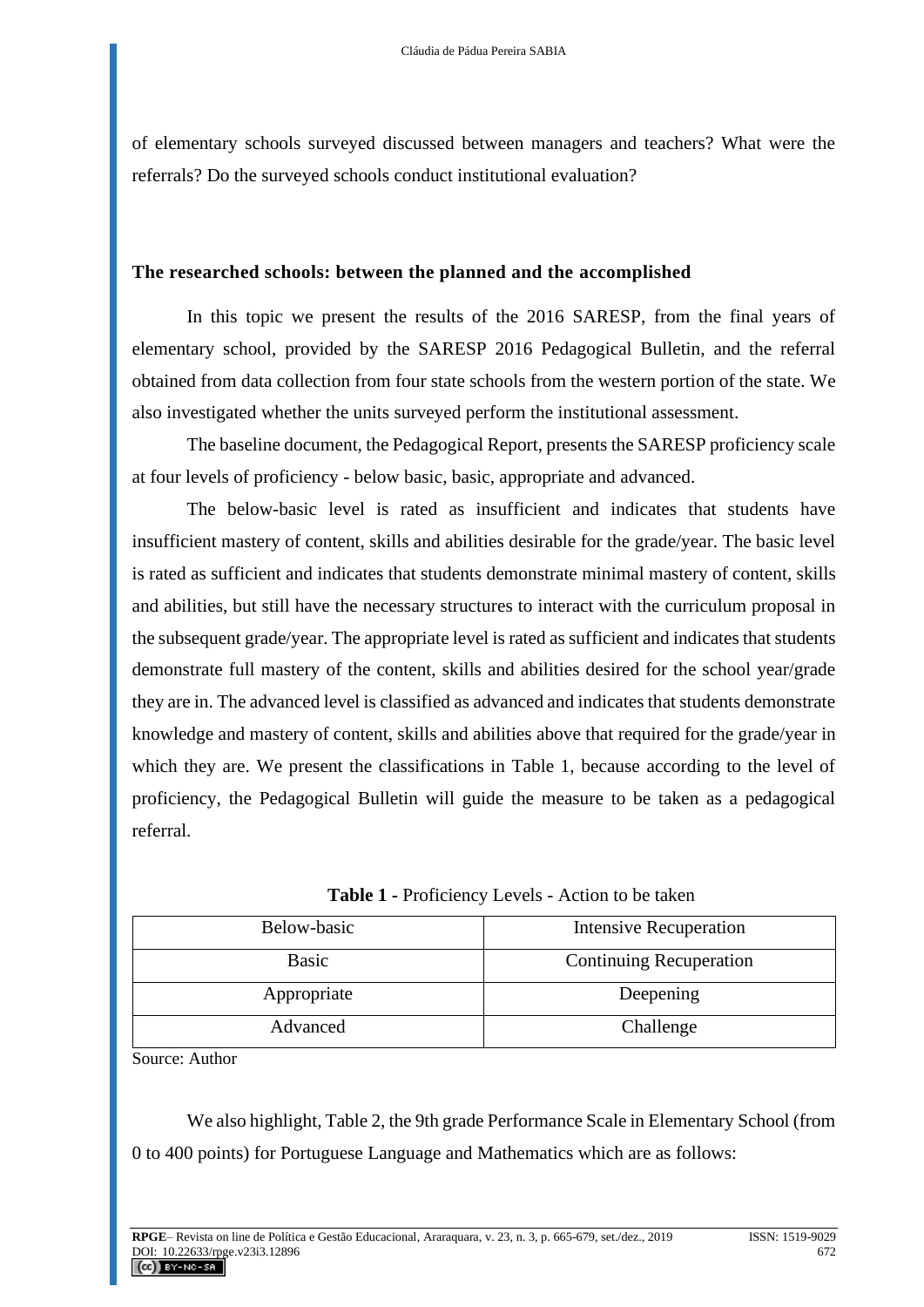|              | Portuguese Language | <b>Mathematics</b> |
|--------------|---------------------|--------------------|
| Below-basic  | < 200               | < 225              |
| <b>Basic</b> | 200 a < 275         | 225 $a < 300$      |
| Appropriate  | 275 $a < 325$       | 300 a < 350        |
| Advanced     | $\epsilon$ = 325    | $\epsilon$ = 350   |

**Table 2** – Performance Scale

Source: Author

After these clarifications about the SARESP proficiency scale and the 9th grade elementary school performance scale, we present the results of the four schools surveyed. For analysis of the SARESP 2016 Pedagogical Report and data collection we will randomly call it schools A, B, C and D. We inform that the schools surveyed are from a city in the western portion of the state, have a maximum of 500 students and are located in outskirts, approximately at its extremes, in the north-south and east-west directions.

In school A, the average performance in Portuguese Language was 217.7 points and in Mathematics 247.5 points. Eighty-eight students from the 9th grade attended SARESP 2016.

In school B, the average performance in Portuguese Language was 203.9 points and in Mathematics 224.7 points. 45 students from the 9th grade of SARESP 2016 participated.

In school C, the average performance in Portuguese was 261.1 and in mathematics 270.6. Fifteen students from the 9th grade of SARESP 2016 participated.

In school D, the average performance in Portuguese Language was 227.7 and in Mathematics 247.8. Fifty-eight students from the 9th grade of SARESP 2016 participated.

As can be observed in the averages presented in the four schools, we found that three of them have the basic proficiency level and only one of them, school B, in mathematics, had the proficiency level below-basic. Given these results, the pedagogical referrals would be continuing recuperation for three schools and intensive recuperation for one of them, according to the SARESP 2016 Pedagogical Bulletin (SÃO PAULO, 2017).

According to the document cited, the purpose of the SARESP Pedagogical Report is to enable the school to analyze its performance and, with the support of the State Secretariat of Education, to improve the quality of its students' learning. These results were made available to schools in early February 2017. Annual planning takes place in February and replanning in July.

In September and October 2017, we collected data from the four schools surveyed using the semi-structured interview. In school A, two managers and twelve teachers participated. In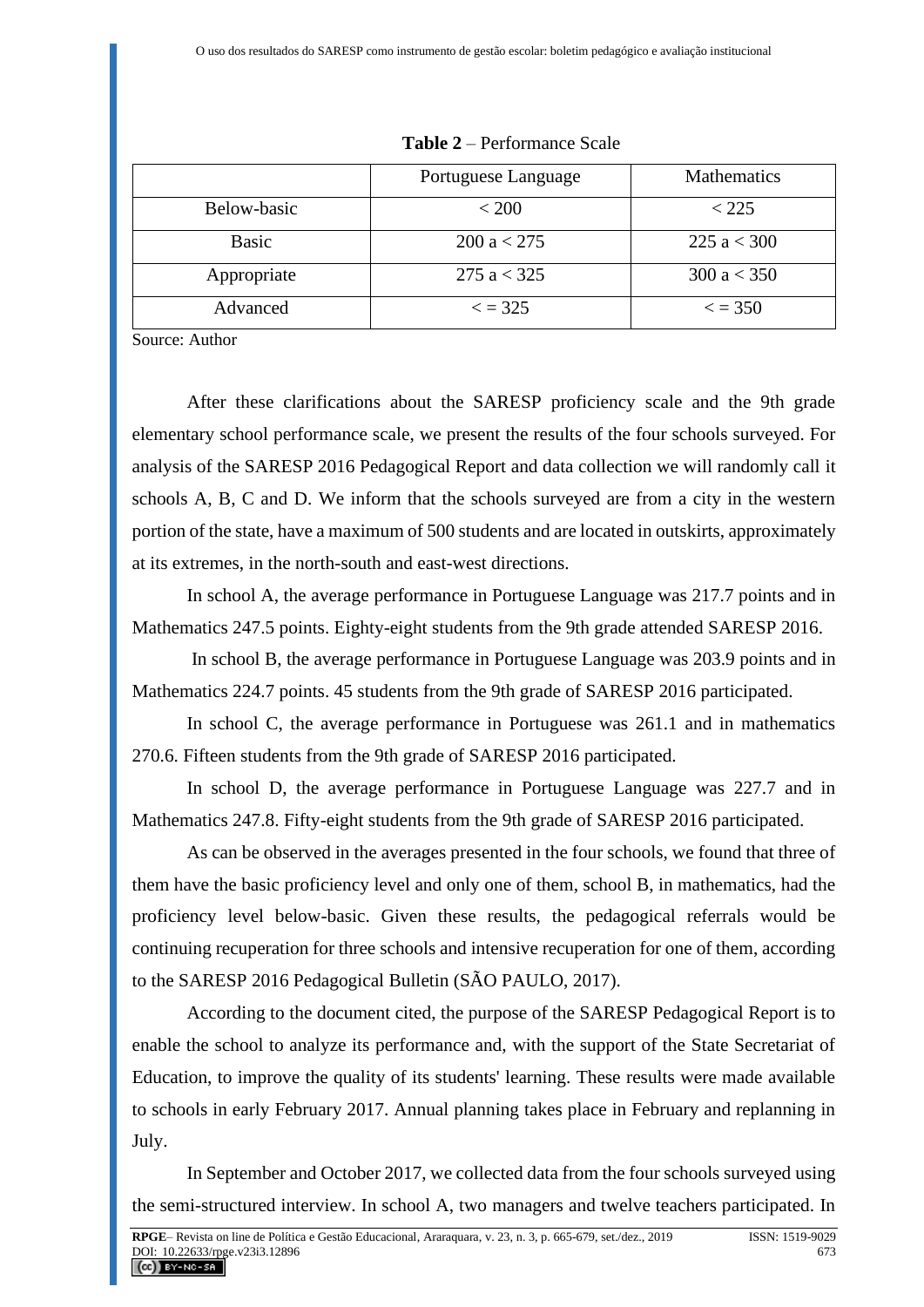School B, two managers and six teachers participated. School C had two managers and six teachers attending. In school D, we had the participation of a manager and eight teachers, according to the information from the manager, one manager had been cut off due to the number of students in the school. We use code AG1 to designate school manager 1, AP1, to designate school teacher 1, BG1, school manager 1, in the same way for other schools.

In the interview was asked if you had received the 2016 SARESP Pedagogical Report with the results? In school A, the managers answered yes and only teacher AP11 said "I don't remember". At school B, managers and teachers answered yes. At school C, managers and teachers answered yes. In school D, the manager answered yes and two teachers answered no (DP4, DP5).

Was it also asked if there was discussion of the 2016 SARESP results and when did it occur? School managers responded that the results of SARESP were discussed in the Collective Pedagogical Work Class (ATPC, Portuguese initials), in planning and replanning. However, we highlight that the responses were not homogeneous, two managers responded only in replanning and ATPCs. "Yes. - Replanning, ATPC(s)" (AG2). Likewise, "Yes. Replanning and ATPC" (DG1). It is worth noting that replanning occurs in July and, therefore, the continued recovery of students who had basic level of proficiency in SARESP 2016 may have been compromised. Regarding teachers, most responded that they were discussed at ATPC, in planning and replanning. Only three teachers out of 32 answered no or not present. However, the surveyed schools were asked for the minutes of the ATPC (s) and the planning and replanning meeting to verify if the results of SARESP 2016 were included as an agenda item. Only one school provided a copy of the minutes, in which it was identified as an item in the agenda of one ATPC meeting in February 2017 and the annual planning meeting. The other schools did not provide the minutes.

After that was asked which referrals, i.e., what actions were taken for the continued recovery of students who did not achieve the required learning?

Some answers from the managers:

*The results are used every year in planning/replanning. Identifying the main difficulties are set up Action Plans every two months in ATPC. Below-basic students are referred to existing projects (Ex. Novo Mais Educação). (AG1) Continuing recuperation; learning support activities; bimonthly evaluations (simulated and their returns to students; referral of students to the Novo Mais Educação Program). (CG1)*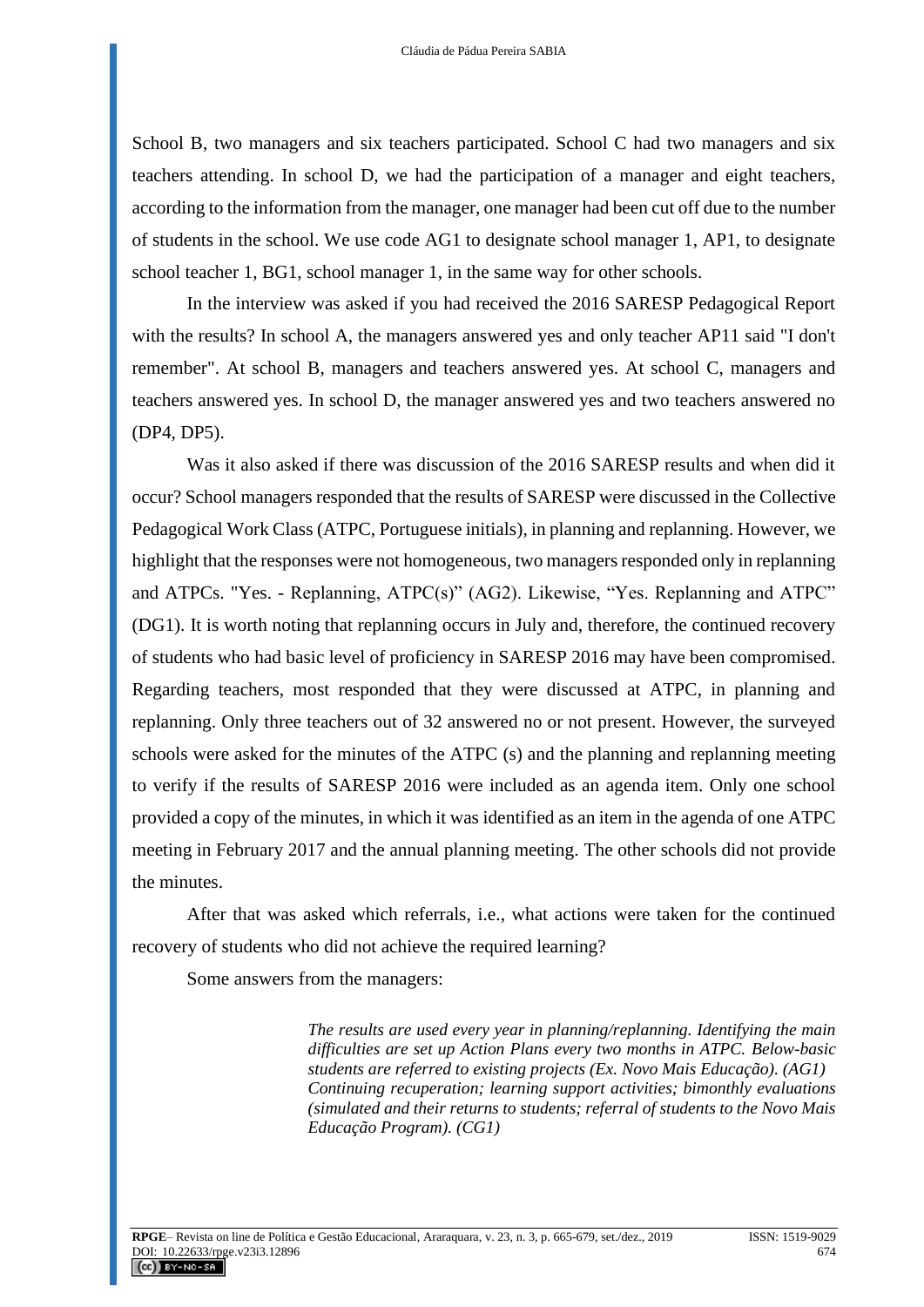*After analyzing the report cards and the reality of the school, we developed projects and action plans so that all subjects collaborate in the recovery of learning. (DG1)<sup>7</sup>*

Some answers from the teachers were also selected:

*Yes, actions were collectively constructed, such as error and score analysis with students, prioritizing and identifying skills that need to be worked on in all subjects. (AP3)*

*The first 15 days of the school year were used to retake on the skills not achieved by the students, according to the surveys passed by the coordination. (BP4)*

*After identifying below-basic and basic level students, they are invited to take part in the recuperation activities in Mathematics and Portuguese of the Novo Mais Educação Program during the evening. By class, are identified the predominant difficulties, teachers propose in ATPC, paths and methodological strategies to work in their discipline. (CP4)*

*I personally do not use SARESP newsletters because I believe the student gap is widespread, so there must be a change in the whole education system and not just evaluate SARESP. (DP4)<sup>8</sup>*

From what we could learn from the interviews, the results are presented and discussed in the schools surveyed, particularly after the results were released and in the annual planning. However, the continuing recuperation, which is the recommendation of the Pedagogical Report for students whose level of proficiency was basic, ends up being carried out in the federal government's *Novo Mais Education* Program that takes place in the opposite shift of the school hours.

We also emphasize that school B, which would refer to intensive recuperation, as the 2016 SARESP result showed a below-basic level of proficiency in the Mathematics discipline, took no further action beyond sending students to the Novo Mais Educação Program. One of the coordinators also posed an additional problem, some parents do not let their child stay in

*<sup>7</sup> Os resultados são utilizados todos os anos em planejamento/replanejamento. Identificando as principais dificuldades são montados Planos de Ações a cada bimestre em ATPC. Os alunos abaixo do básico são encaminhados para os projetos existentes (Ex.: Novo Mais Educação). (AG1)*

*Recuperação continua; atividades de apoio à aprendizagem; avaliações bimestrais (simulados e suas devolutivas aos alunos; encaminhamento de alunos ao Programa Novo Mais Educação). (CG1)*

*Após análise dos boletins e da realidade da escola, elaboramos projetos e planos de ação para que todas as disciplinas colaborem na recuperação da aprendizagem. (DG1)*

*<sup>8</sup> Sim foram construídas coletivamente ações como análise dos erros e acertos juntamente com os alunos, priorizando e identificando habilidades que precisam ser trabalhadas em todas as disciplinas. (AP3)*

*Os 15 primeiros dias do ano letivo foi para retomar as habilidades não atingidas pelos alunos, conforme os levantamentos passados pela coordenação. (BP4)*

*Após identificação dos alunos de nível básico e abaixo do básico estes são convidados a participar, no contraturno, das atividades de recuperação em Matemática e Português do Programa Novo Mais Educação. Por turma são identificadas as dificuldades predominantes, os professores propõem em ATPC, formas e estratégias metodológicas para trabalhar em sua disciplina. (CP4)*

*Eu pessoalmente não utilizo os boletins do SARESP porque acredito que a defasagem dos alunos é generalizada, portanto deve haver uma mudança no sistema todo de ensino e não só avaliar o SARESP. (DP4)*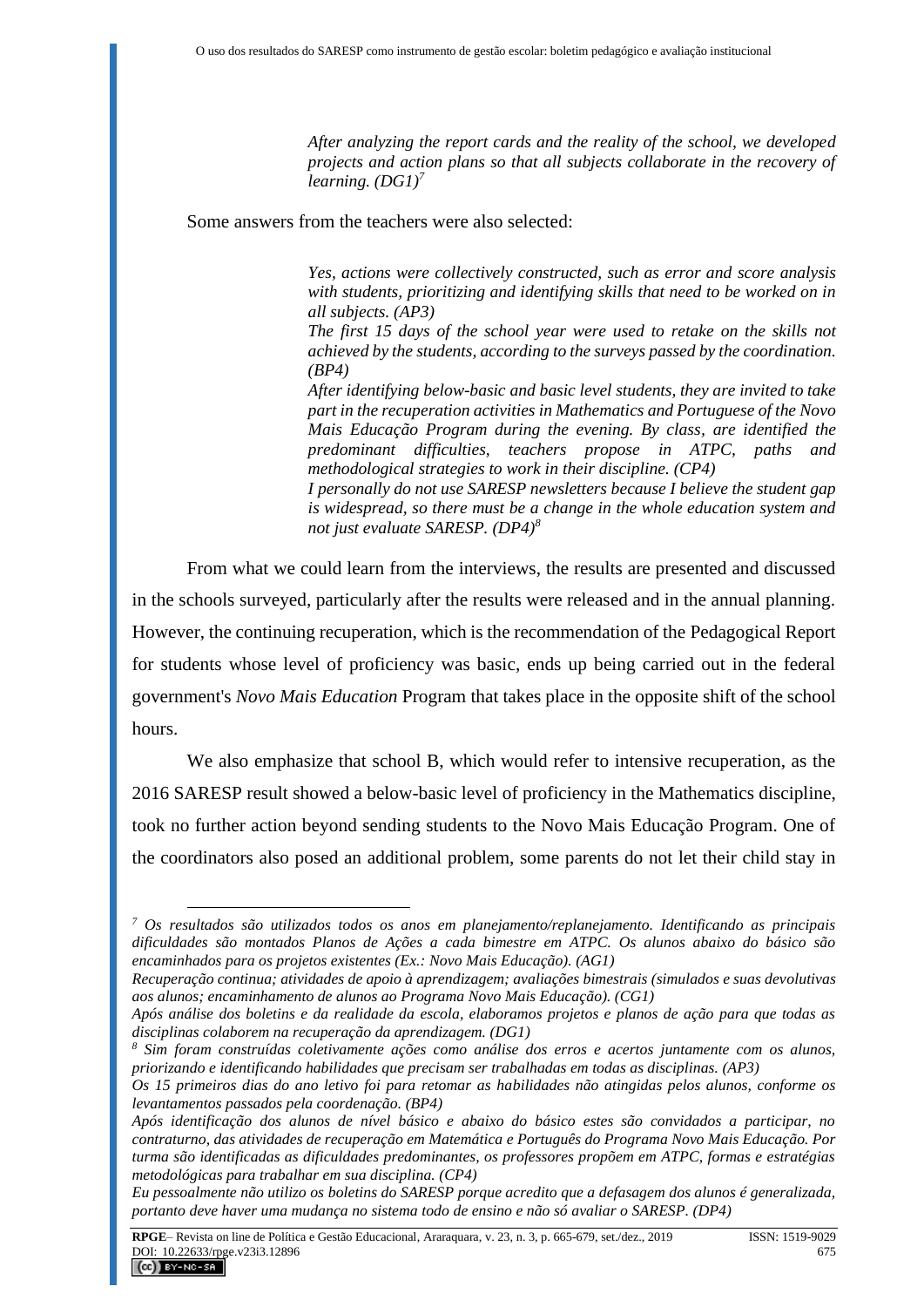the opposite shift, i.e., those who do not participate in the Mais Educação Program will have no recuperation alternative.

It was also interesting to know if, after the continuing recuperation process, there was a new evaluation of the students with basic and below-basic proficiency level (in school B) and if it was discussed again in the replanning? We highlight a sample of the teachers' answers:

> *Yes, results are constantly evaluated at planning meetings, ATPCs (action → reflection → action). (AP3)*

> *We did not have the opportunity to review the results after the new actions were taken. (AP7)*

> *Soon after, there was also the application of AAP – Portuguese initials – (Assessment of Learning in Process), in which it was possible to verify if the skills were contemplated or not. (BP2)*

> *Yes, shortly after the AAPs (Assessment of Learning in Process) were applied, assessing the skills not contemplated. (BP4)*

> *The results and actions are reassured all the time. It is a priority and is performed by all teachers in the class. So, the recuperation is not only responsibility of mathematics and Portuguese language teachers. (CP3)*

> *The assessment is continuous. In addition to the Learning Process Assessment (s) throughout the school year, assessments for each subject track student progress and results are discussed in ATPC and more fully in replanning. (CP4)*

> *Yes, recuperation is always done because our students have a lot of learning discrepancy, because of community history. (DP1) Yes, student recuperation was discussed in the redesign. (DP2)<sup>9</sup>*

In general, several of the teachers' answers are generic, that is, it does not allow the identification of a specific re-evaluation action. However, some highlighted the Learning and Process Assessment (AAP) that occurs bimonthly in the state network as a positive aspect and complementary to the results of SARESP.

We concluded the interview with the question: Does the school have institutional evaluation? Who participates and when does it occur? Of the eight managers interviewed, one

<sup>9</sup> *Sim, constantemente são avaliados os resultados em reuniões de planejamento, ATPCs (ação → reflexão → ação). (AP3)*

*Não tivemos a oportunidade de rever os resultados, após traçadas as novas ações. (AP7)*

*Logo após, houve também a aplicação da AAP (Avaliação da Aprendizagem em Processo), na qual foi possível verificar se as habilidades foram contempladas ou não. (BP2)*

*Sim, logo após foi aplicado as AAPs (Avaliação da Aprendizagem em Processo), avaliando as habilidades não contempladas. (BP4)*

*Os resultados e ações são retomados a todo momento. É prioridade e é realizada por todos os docentes da turma. Não ficando a recuperação somente a cargo dos professores de Matemática e Língua Portuguesa. (CP3)*

*A avaliação é continua. Além da(s) Avaliação(ões) Aprendizagem Processo (AAPs) ao longo do ano letivo, as avaliações de cada disciplina acompanham o progresso dos alunos e os resultados são discutidos em ATPC e de forma mais completa no replanejamento. (CP4)*

*Sim, sempre é feito a recuperação, pois nossos alunos têm muita defasagem no aprendizado pelo histórico da comunidade. (DP1)*

*Sim, a recuperação dos alunos foi discutida no replanejamento. (DP2)*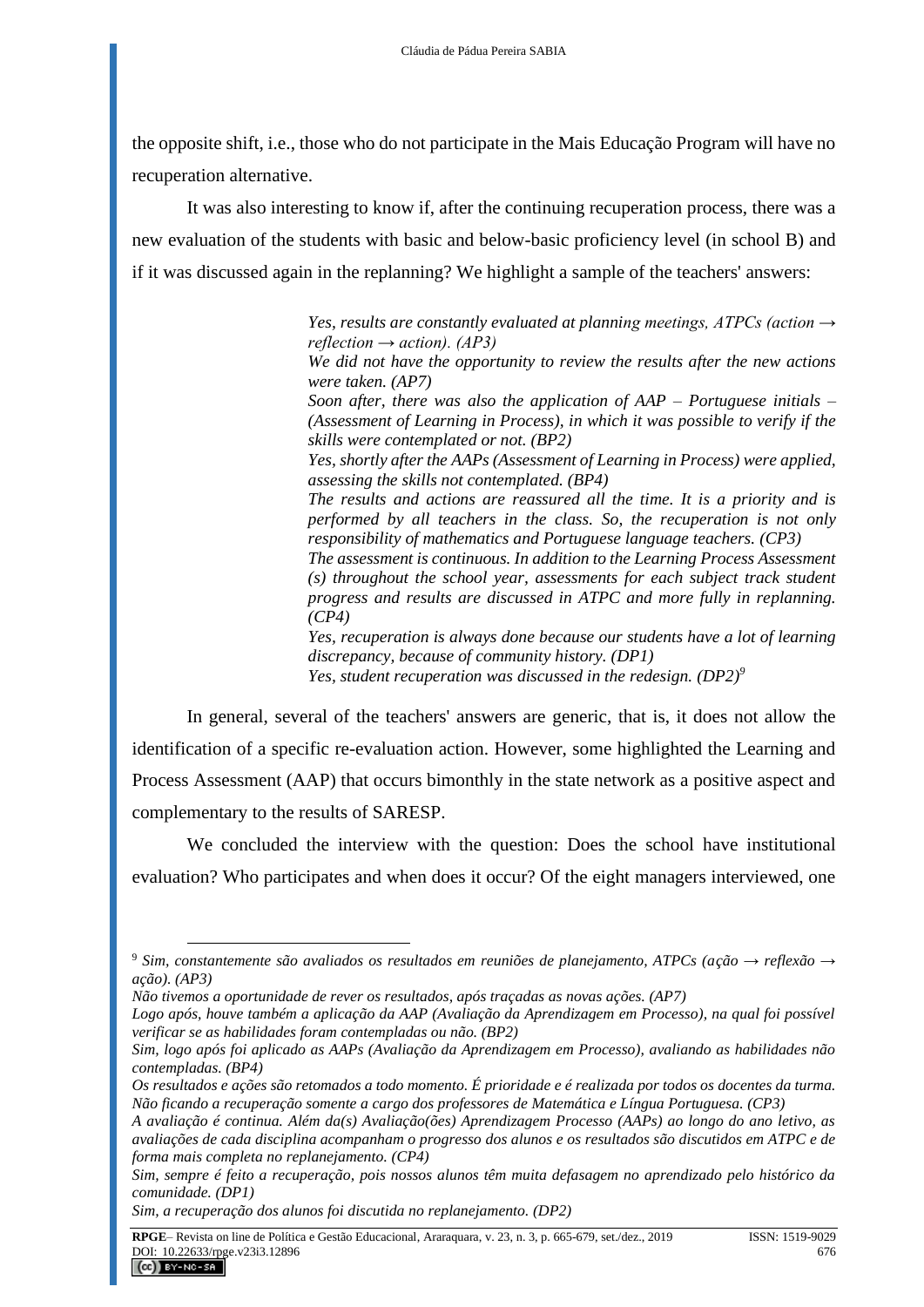said he did not know, he was in another school, one answered that they were conducting the Learning in Process Assessment (AAP) and the others answered yes and that the assessment sent by the Board of Education was used. Regarding the teachers, most answered yes and that occurred on the last day of the year and used the instrument provided by the school board. Only four teachers said they did not know. Only two teachers from the same school (school A) answered differently: "9th grade and 3rd grade students always participated in September" (AP7) and "We would like to elaborate and one of the questions we listed was: self-assessment that prof. X (Arts) already applies to the Y Foundation. To be extended to other years as a way of knowing better and more deeply our clients" (AP10). Thus, only one school referred to another model of institutional evaluation that does not use the model of the Board of Education.

From what we could learn, the schools surveyed use the "Institutional Evaluation Instrument" sent by the Board of Education with five dimensions to be evaluated: pedagogical dimension, participatory management, human resources management, physical and financial resources management and educational results management. The document (a questionnaire) has nine pages with discursive questions and includes Directors, Deputy Directors, Coordinating Professor(s) and Teachers. As the institutional assessment is carried out, the schools surveyed make the last day of school available for this purpose and it seems to us that it occurs bureaucratically. Sousa (1995) who defines Institutional Evaluation as

> [...] a process of seeking understanding of the school reality, with the purpose of subsidizing the decision making regarding the direction of the interventions, aiming at the improvement of the school work. As such, the evaluation comprises the description, interpretation and judgment of the actions developed, resulting in the definition of priorities to be implemented and directions to be followed, having as reference the principles and purposes established in the school project, while subsidizing its own implementation (SOUSA, 1995, p. 63).<sup>10</sup>

Therefore, what has been identified is completely different from what we understand by institutional evaluation.

<sup>10</sup> [...] um processo de busca de compreensão da realidade escolar, com o fim de subsidiar a tomada de decisão quanto ao direcionamento das intervenções, visando ao aprimoramento do trabalho escolar. Como tal, a avaliação compreende a descrição, interpretação e o julgamento das ações desenvolvidas, resultando na definição de prioridades a serem implementadas e rumos a serem seguidos, tendo como referência princípios e finalidades estabelecidos no projeto da escola, ao tempo em que subsidia a sua própria definição (SOUSA, 1995, p. 63).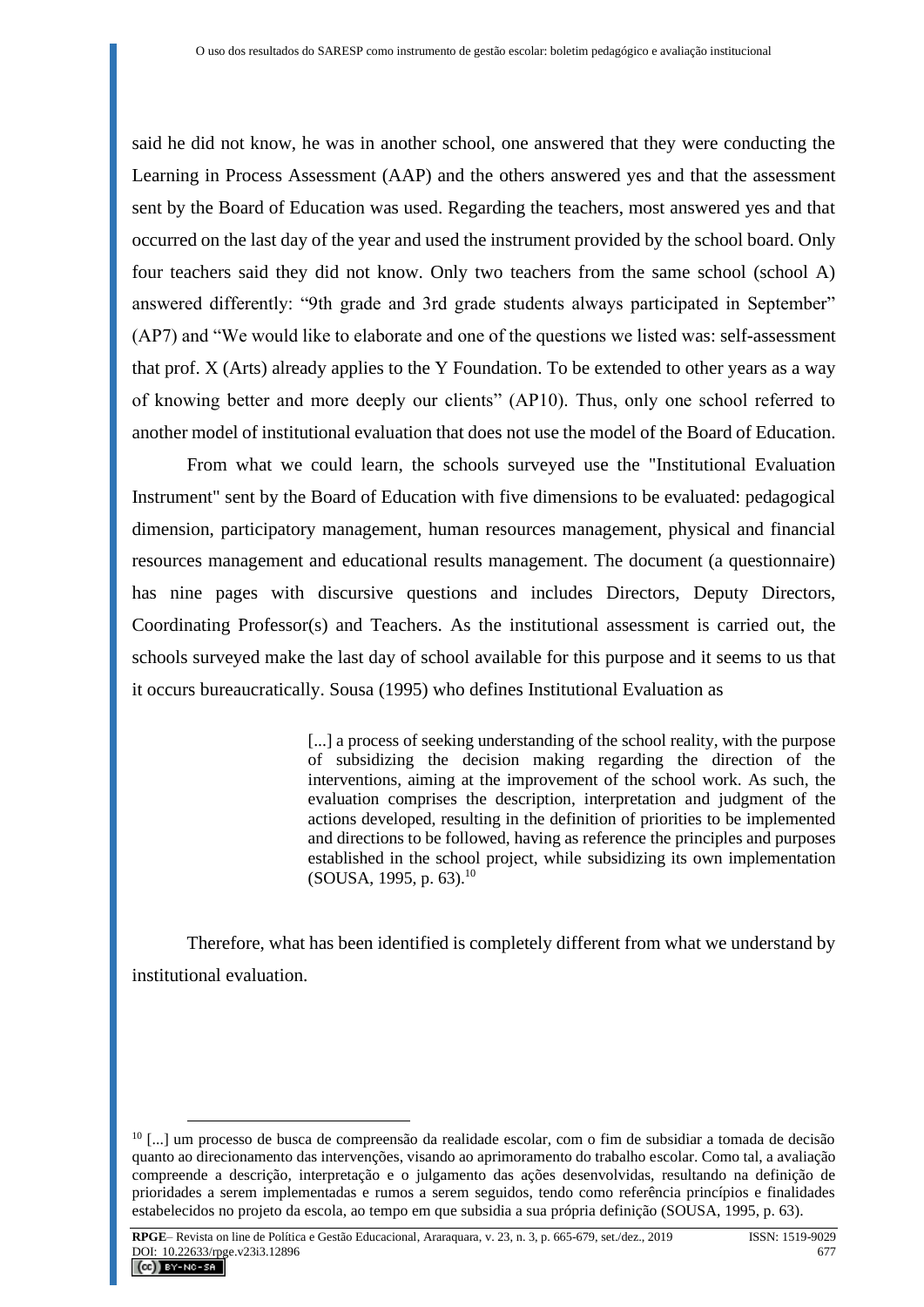#### **Final considerations**

According to interviews in the schools surveyed, the recuperation of students with proficiency in basic or below-basic on SARESP, seemed to us to be restricted to teachers of the Portuguese Language and Mathematics subjects. The SARESP 2016 Education Bulletin indicates continuing recuperation for basic proficiency and intensive recuperation for belowbasic proficiency. In the school with below-basic proficiency in the Mathematics discipline no intensive recuperation action was identified. In the other schools, continuing recuperation was offered in the *Novo Mais Educação* Program, which is carried out by another teacher during the opposite shift. We identified in one of the schools that the math subject teacher could not meet with the recuperation teacher. He had classes at another school and the schedules were incompatible. We also add the information that some parents do not allow students to stay in the other shift and therefore are left without recuperation. It was also evidenced that in Replanning there is no specific action, that is, a new evaluation to support the recuperation process. Although some teachers have mentioned the Learning and Process Assessment (AAP) as complementary to the SARESP results.

Finally, these aspects end up compromising the "real" recuperation of students who have a proficiency level below-basic or basic. Similarly, what is termed institutional assessment does not "really" consist in a process of seeking to understand school reality. We identified the need for institutional evaluation, that is, the school collective, to analyze the results of the system evaluation, to look at these data, validate them and find ways of referral to the teacher, in order to offer subsidies for classroom evaluation. We emphasize on institutional assessment on the results of system assessment to monitor/support student learning. However, we emphasize the need for other qualitative indicators listed by the collective that contribute to the rescue of the school's purpose and that can support school management.

#### **REFERENCES**

ARCAS, P. H. **Implicações da progressão continuada e do SARESP na avaliação escolar:**  tensões, dilemas e tendências. Tese (Doutorado em Educação) – Faculdade de Educação, Universidade de São Paulo, São Paulo, 2009.

BAUER, A. **Usos dos resultados do SARESP:** o papel da avaliação nas políticas de formação docente. 2006. 172 f. Dissertação (Mestrado em Educação), Universidade de São Paulo (USP), São Paulo, 2006.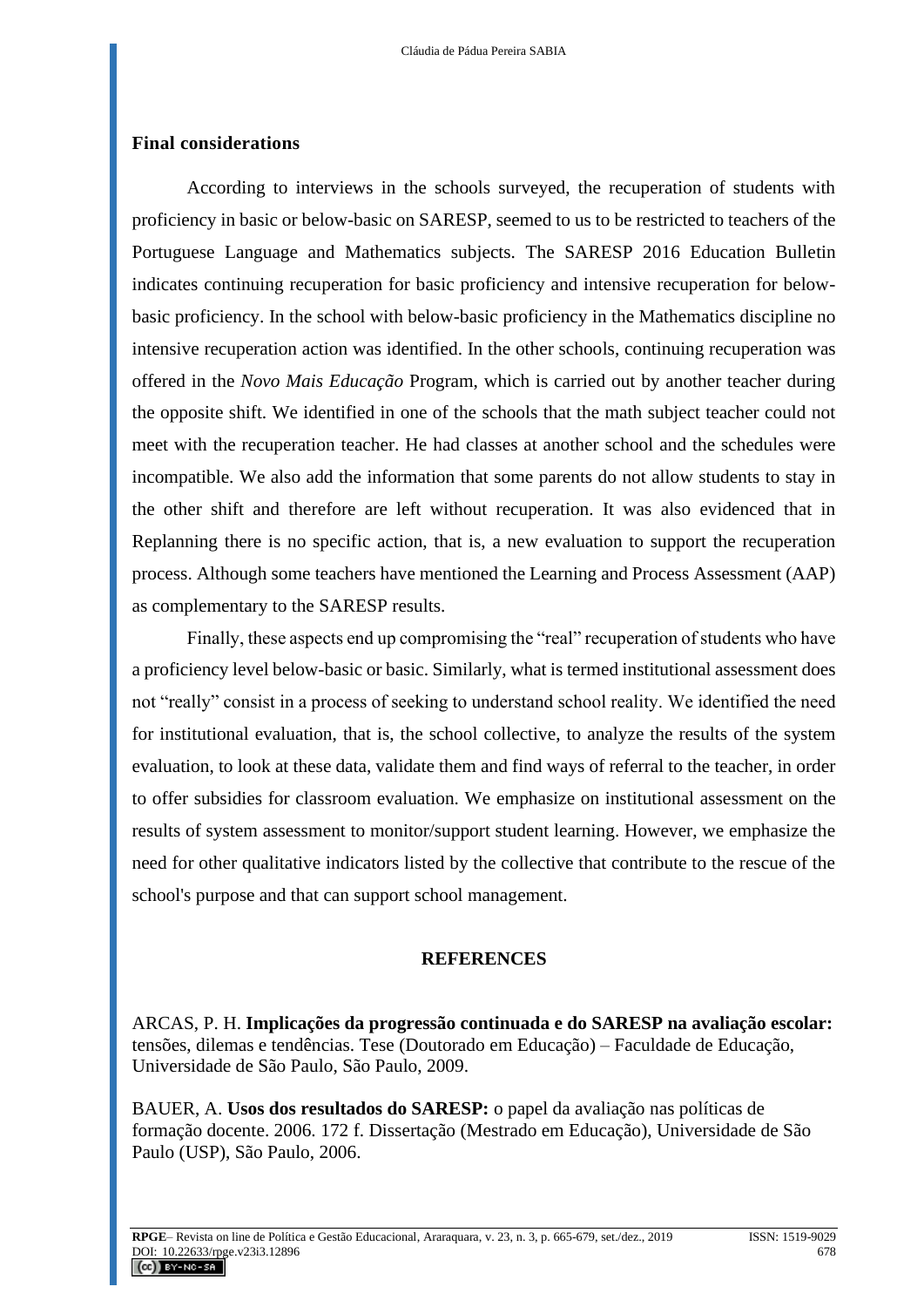BAUER, A. Uso dos Resultados do SARESP e Formação de Professores: a visão dos níveis centrais. *In:* BROOKE, N.; ALVES, M. T. G.; OLIVEIRA, L. K. M. (orgs.) **A Avaliação da Educação Básica:** a experiência brasileira. Belo Horizonte: Fino Traço, p. 381-386, 2017.

BAUER, A; [SOUSA,](http://lattes.cnpq.br/1379347820080442) S. Z. L.; [HORTA](http://lattes.cnpq.br/1379347820080442) NT, J. L.; [VALLE,](http://lattes.cnpq.br/1379347820080442) R.; PIMENTA, C. O. Iniciativas de avaliação do ensino fundamental em municípios brasileiros: mapeamento e tendências. **Revista Brasileira de Educação**, v. 22, p. 1-19, 2017.

BROOKE, N.; CUNHA, M. A. A avaliação externa como instrumento da gestão educacional nos estados. **Estudos & Pesquisas Educacionais,** v. 2, p. 17–79, 2011.

BROOKE, N.; CUNHA, M. A Avaliação Externa como Instrumento da Gestão Educacional nos Estados. *In:* BROOKE, N.; ALVES, M. T. G.; OLIVEIRA, L. K. M. (orgs.) **A Avaliação da Educação Básica:** a experiência brasileira. Belo Horizonte: Fino Traço, p. 359-364, 2015.

CALDERÓN, A. I.; OLIVEIRA JUNIOR, R. G. Sistema de avaliação e rendimento escolar do estado de São Paulo: uma abordagem na linha do tempo. *In:* III III Congresso Ibero Americano de Política e Administração da Educação, 2012, Zaragoza. **Cadernos ANPAE.** Recife: Biblioteca ANPAE, v. 15. p. 1-16, 2012.

CAPOCCHI. E. R. **Avaliações em larga escala e políticas de responsabilização na educação:** evidências de implicações indesejadas no Brasil. 214 p. 2017. Dissertação (Mestrado em Educação). Faculdade de Educação da universidade de São Paulo, São Paulo, 2017.

EVERS, Williamson M.; WALBERG, Herbert J. **School accountability.** Stanford: Hoover Institution Press, 2002.

RAVITCH, D. Testing and Accountability Historically Considered. *In:* EVERS, Williamson M.; WALBERG, H. J. **School accountability.** Stanford: Hoover Institution Press, p. 9-22, 2002.

SÃO PAULO. SEE. **Resolução SE n. 27, de 29 de março de 1996**. Dispõe sobre o Sistema de Avaliação de Rendimento Escolar do Estado de São Paulo. Disponível em: http://siau.edunet.sp.gov.br/ItemLise/arquivos/27\_1996.htm. Acesso em: 20 jul. 2017.

SÃO PAULO. **Lei Complementar n. 1078,** de 17 de dezembro de 2008. Institui a Bonificação por Resultados- BR, no âmbito da Secretaria da Educação. Disponível em: [http://www.legislacao.sp.gov.br/legislacao/dg280202.nsf/6279925b177ee40183256b6f00692f](http://www.legislacao.sp.gov.br/legislacao/dg280202.nsf/6279925b177ee40183256b6f00692f13/a2898744a65659d903257523004bf8c1?OpenDocument) [13/a2898744a65659d903257523004bf8c1?OpenDocument.](http://www.legislacao.sp.gov.br/legislacao/dg280202.nsf/6279925b177ee40183256b6f00692f13/a2898744a65659d903257523004bf8c1?OpenDocument) Acesso em: 31 jan. 2018.

SÃO PAULO. **Resolução SE n. 41,** de 31 de julho de 2014**.** Dispõe sobre a realização das provas de avaliação relativas ao Sistema de Avaliação de Rendimento Escolar do Estado de São Paulo – SARESP/2014. Disponível em:

[http://file.fde.sp.gov.br/saresp/saresp2014/Arquivos/Resolu%C3%A7%C3%A3o%20SE%204](http://file.fde.sp.gov.br/saresp/saresp2014/Arquivos/Resolu%C3%A7%C3%A3o%20SE%2041_14_SARESP2014.pdf) [1\\_14\\_SARESP2014.pdf.](http://file.fde.sp.gov.br/saresp/saresp2014/Arquivos/Resolu%C3%A7%C3%A3o%20SE%2041_14_SARESP2014.pdf) Acesso em: 31 jan. 2019.

SÃO PAULO. **Resolução SE n. 41,** de 18 de agosto de 2015. Dispõe sobre a realização das provas de avaliação relativas ao Sistema de Avaliação de Rendimento Escolar do Estado de São Paulo – SARESP/2015. Disponível em: